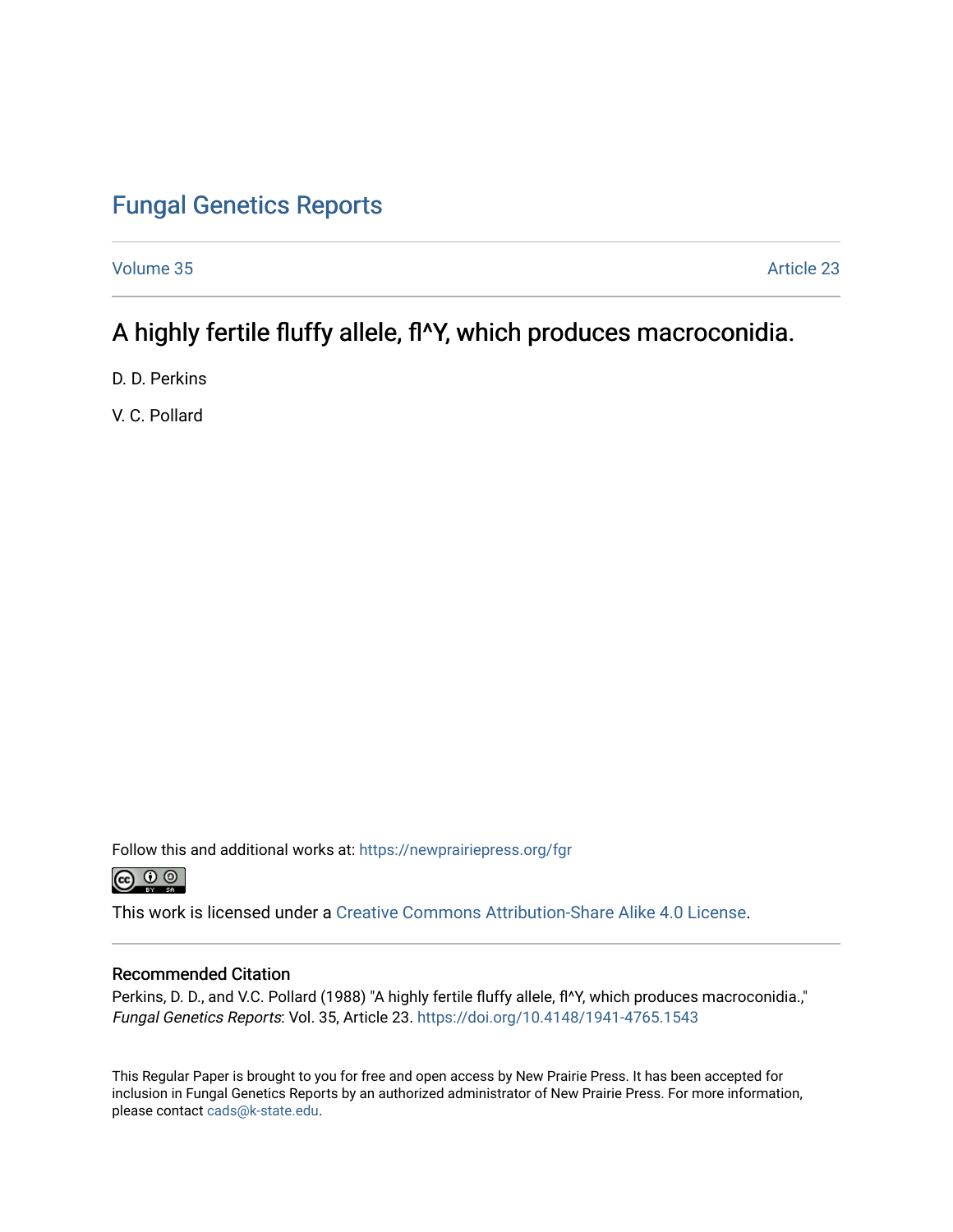## A highly fertile fluffy allele, fl^Y, which produces macroconidia.

### Abstract

In 1964, the FGSC obtained a pale-yellow stock which was listed as ylo-3 (Y234M474) [FGSC no. 902].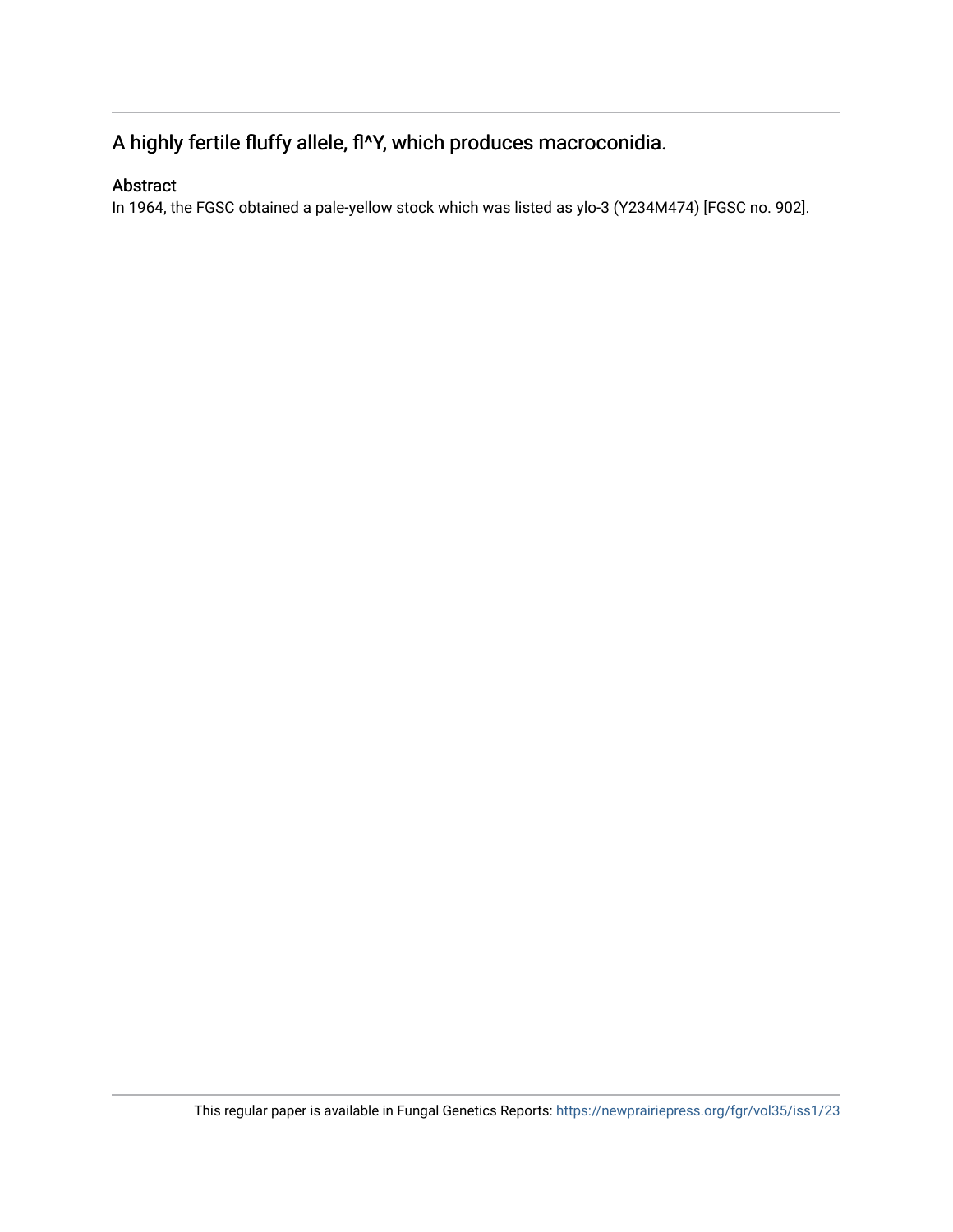Perkins, D.D. and V.C. Pollard In 1964, the FGSC obtained a stock which waslisted as ylo-3 (Y234M474) [FGSC pale-yellow A highly fertile <u>fluffy</u> allele, <u>fl^Y</u>, no. 902]. The strain was deposited by Alan M. Kapular, with information that the mutant origiwhich produces macroconidia. https://which produces macroconidia. nated from wild-type 74A following UV treatment in experiments of T. Ishikawa at Yale University, that the locus did not show linkage to ylo-1 or ylo-2, and that cultures are slow to conidiate. Subden and Threlkeld (Can. J. G<del>enet.</del> Cytol. <u>10</u>:351, 1986) included Y234M474 in a table with carotenoid mutants, where ylo-3 is listed as being in IIIR.

In our hands, Y234M474 maps at the locus of  $f_1:fluffy$  in IIR. No wild-type recombinants were obtained among 207 progeny from Y2334M474 x fl^P. We propose to designate the Y234M474 allele fl^Y ("fluffy-yellow").

The previously known fl alleles do not normally produce macroconidia (although some may be induced to conidiate sparingly with special media). The new  $f_1^y$  allele regularly produces macroconidia on minimal synthetic cross medium (SC) or Vogel's minimal, with sucrose as carbon source, but conidia are seen only several days after fl^+ controls have conidiated, and in lower numbers. Conidiation of  $f_1'Y$  was not enhanced on the conidiogenic medium of Turian (1964 Nature <u>202</u>:1240).  $\overline{~}$  No difficulty was experienced in classifying progeny of a  $f_1'$  x  $f_1'$  cross in 12 x 175 mm minimal slants (34°) after the cultures had been held long enough for conidiation to occur.

The color of fl^Y depends on temperature of incubation during growth and conidiation. Conidia and mycelia were both yellow when growth was at 34°, but they were orange when growth was at 25° and 38°, on minimal and on complete medium in 150 mm slants. Cultures may either be grown in a lighted incubator or grown in the dark and then brought into a lighted room for induction of carotenoids. It is not unusual for morphological mutants at other loci to appear yellowish rather than orange or to have carotenoid synthesis attenuated so that the mutant appears paler than wild type.

It should be noted that the hue and intensity of carotenoids in mutants and in wild type can appear quite different when they are viewed in natural daylight compared to artificial light. Carotenoid mutants remain distinguishable under both conditions, however, although they may be more distinct in one than the other. We routinely examine cultures in a laboratory illuminated with white fluorescent lights.

fl^Y behaves like other fluffy alleles in producing microconidia profusely when combined as a double mutant with dn (dingy). after microconidia are produced. Slant cultures of fl^Y; dn appear grey-brown No orange or yellow macroconidla are visible to the naked eye. fl^Y; dn has not been examined microscopically for macroconidia. Presumably pe fl^Y would resemble fl^Y; dn.

Vegetative growth of fl^Y is vigorous. Linear growth on race tubes is similar to that of Oak Ridge wild type (3.8 mm/h on minimal medium at 25° C). Morphology of young cultures resembles other fluffy alleles such as fl^L and fl^P.

Strains of  $f\!1^{\prime}Y$  are extremely fertile. Perithecia may be visible four days after opposite mating types are inoculated together onto slants of synthetic cross medium (SC) in 150 mm tubes at 25°C. As with  $f1^{\wedge}P$ , 4-day old  $f1^{\wedge}Y$  slants can be stored at 5° for at least two weeks while retaining full fertility.

Our laboratory has long used fl^P A and fl^P a as standard testers on 12 x 75 mm SC slants to determine the mating type and chromosome sequence of progeny from crosses, to detect new chromosome rearrangements, to score Spore killer genes, and to determine the species of wild-collected Neurospora isolates. We had hoped that fl^Y might prove superior to fl^P and other fluffy alleles as a tester, because it would let us inoculate large numbers of tubes with a conidial suspension. (With the nonconidiating fluffy alleles, we inoculate them with a suspension of small particles of macerated mycelia, which is more work to prepare.) However, we found that the production of conidia by  $f1^{\prime}Y$ , even though delayed, sometimes impedes observation and interferes with scoring. A more serious disadvantage is that large protoperithecia ("false perithecia") are sometimes produced in unfertilized single-mating-type cultures of f1^Y. These could be mistaken for young perithecia or for barren perithecia and could lead to false readings for mating type and for fertility. False perithecia can be a major problem when duplicationgenerating rearrangements are being analyzed, because Duplication strains characteristically produced barren perithecia in test crosses (Perkins and Barry 1977, Adv. Genet. 19:133-285). (False perithecia also occur occasionally in some fl^P strains, but not in those we have selected as testers.)